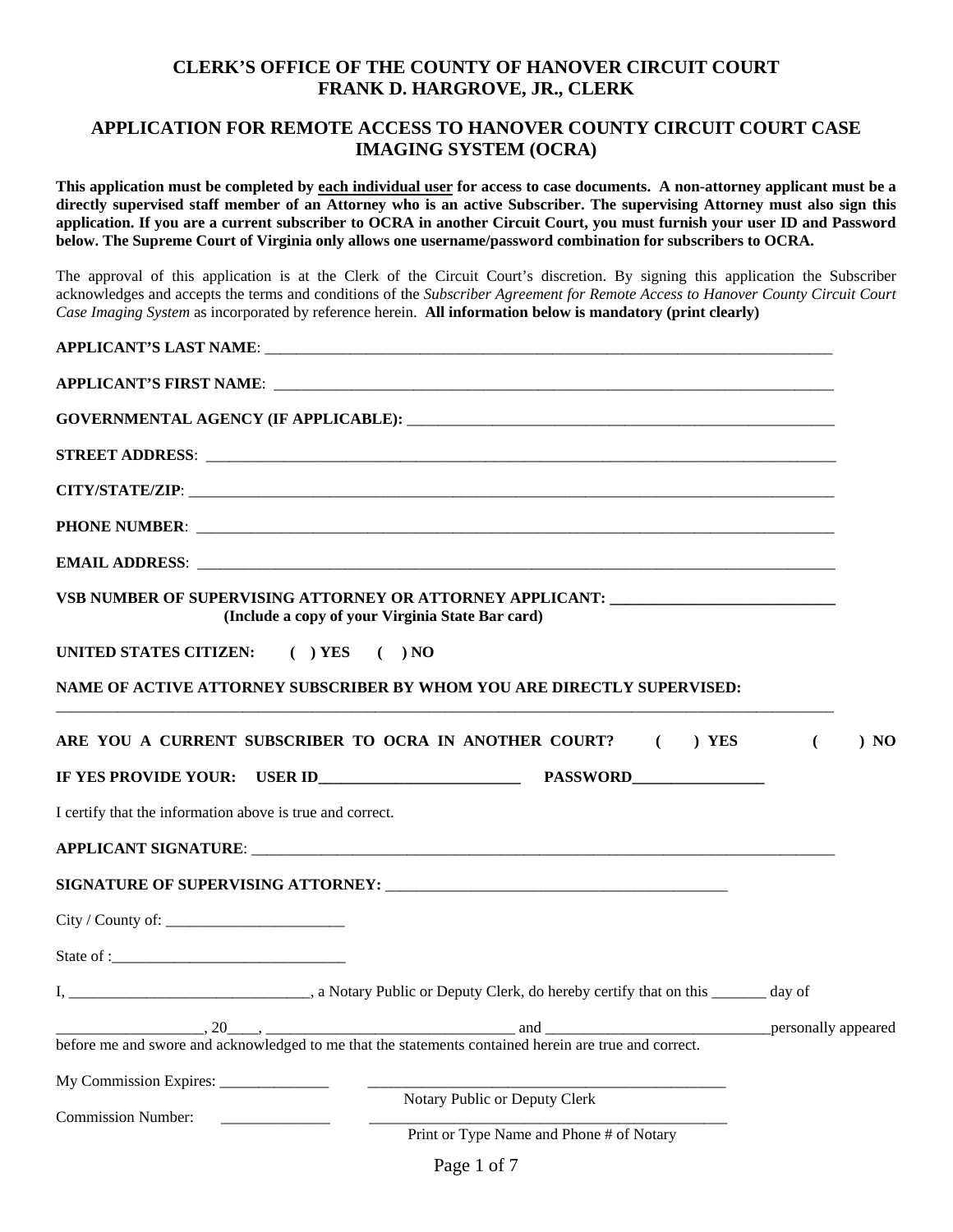**\*\*\*\*\*\*\*\*\*\*\*\*\*\*\*\*\*\*\*\*\*\*\*\*\*\*\*\*\*\*\*\*\*\*\*\*\*\*\*\*\*\*\*\*\*\*\*\*\*\*\*\*\*\*\*\*\*\*\*\*\*\*\*\*\*\*\*\*\*\*\*\*\*\*\*\*\*\*\*\*\*\*\*\*\*\*\*\*\*\*\*\*\*\*\*\*\*\*\*\*** 

*For use by the Circuit Court Clerk's Office Only* 

SUBSCRIBER'S USER ID :\_\_\_\_\_\_\_\_\_\_\_\_\_\_\_\_\_\_\_\_\_\_\_\_ PASSWORD \_\_\_\_\_\_\_\_\_\_\_\_\_\_\_ EXPIRATION DATE:\_\_\_\_\_\_\_\_\_\_\_\_\_

#### **Mail this completed application with payment to:**

**Clerk of the Circuit Court County of Hanover Attn: OCRA Subscription Post Office Box 39, Hanover, VA 23069** 

**Make checks payable to: Hanover County Circuit Court Clerk** 

**The Subscriber's ID, password and expiration date with instructions will be e-mailed to you if approved.**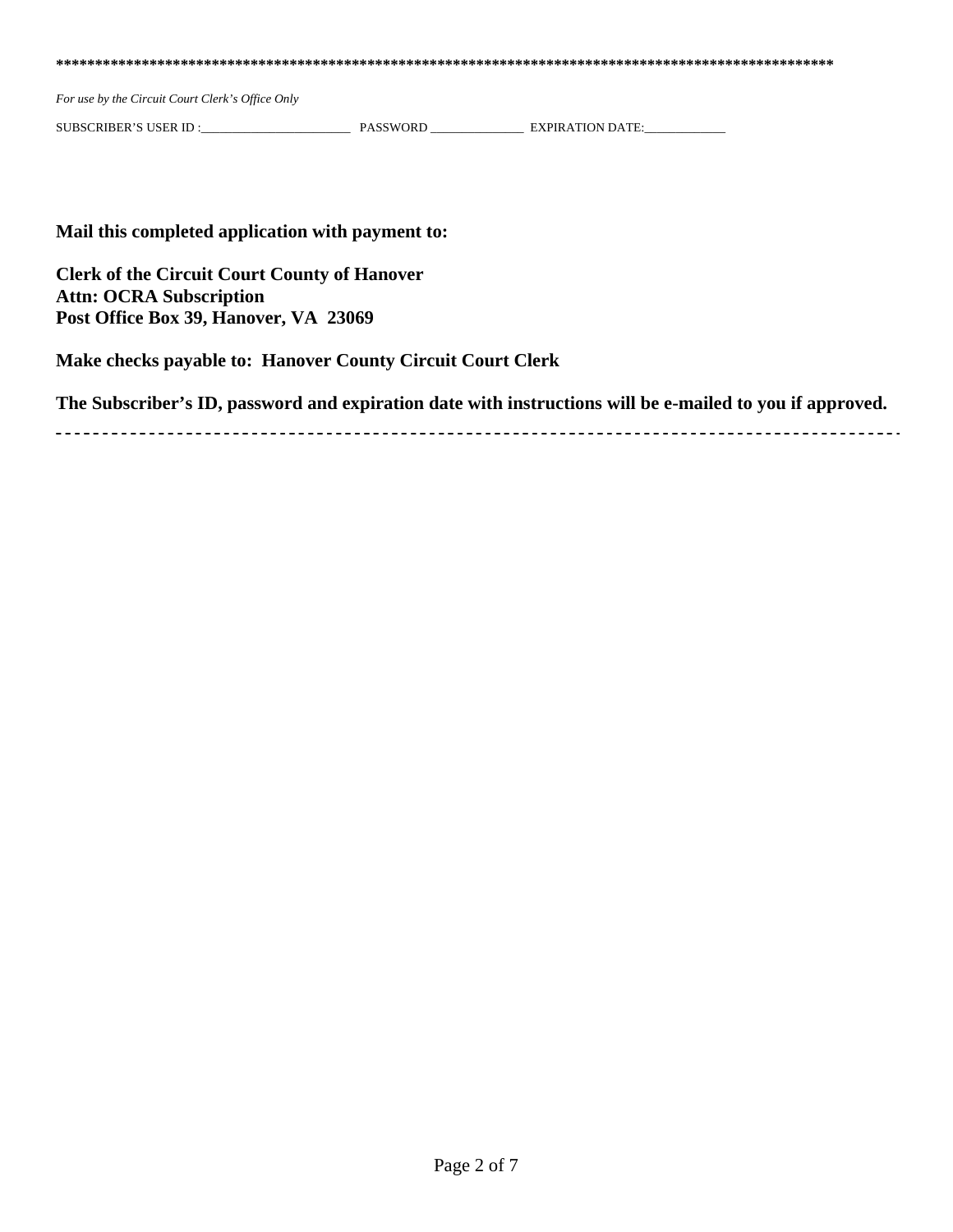# **SUBSCRIBER AGREEMENT FOR OFFICER OF THE COURT REMOTE ACCESS TO HANOVER COUNTY CIRCUIT COURT CASE IMAGING SYSTEM**

This Agreement ("Agreement") is entered into \_\_\_\_\_\_\_\_\_\_\_\_\_\_\_\_\_\_\_, 20\_\_\_, by and between Hanover Circuit Court Clerk's Office (Clerk's Office) and

\_\_\_\_\_\_\_\_\_\_\_\_\_\_\_\_\_\_\_\_\_\_\_\_\_\_\_\_\_\_\_\_\_\_\_\_\_\_\_\_\_\_\_\_\_\_\_\_\_\_\_\_\_\_\_, (Subscriber).

#### 1. Terms of Agreement

 It is the intent of both parties to participate in Officer of the Court Remote Access (OCRA) to certain Hanover County Circuit Court Clerk's Office civil and criminal case file records stored in the Supreme Court of Virginia's Case Imaging System (CIS) to commence on the day the User ID and Password are assigned and access to OCRA is activated and to continue until terminated as provided herein.

#### 2. Subscriber Options

 The Clerk provides one subscriber option: An online database system providing "inquiry-only" access to all currently scanned circuit court criminal and civil cases, except those cases or parts of cases that are Restricted, Confidential or Sealed.

#### 3. Days and Hours of Operation

 The secure remote access system known as OCRA will generally be available seven days a week, twenty-four hours a day, including holidays, except during periods:

- a. Of preventive and remedial maintenance
- b. Of operational issues beyond the control of the Clerk's Office
- c. When intrusions against security are being remedied

#### 4. Fees

Unless the Subscriber is employed by an authorized governmental agency, the fee for service is \$150.00 per year per attorney, and \$50.00 per year per staff member supervised by an attorney, and is only available as a one-year subscription.

Payment of the subscription fee shall be made by check made payable to Hanover County Circuit Court Clerk and shall accompany the signed application and subscription agreement. If the application is not approved the check for the subscription fee will be returned to the applicant.

The Clerk's Office will not bill for this service. It is the responsibility of Subscriber to pay the annual subscription fee prior to each anniversary of the date of acceptance of this agreement by the Circuit Court Clerk. If payment is not received by the due date, the Clerk's Office reserves the right to suspend or terminate service; however, if suspended or terminated, the Subscriber is not relieved from the obligations set forth in this agreement, up to and including the date upon which the service is discontinued.

Fees are charged at the discretion of the Clerk's Office. All fees are subject to change.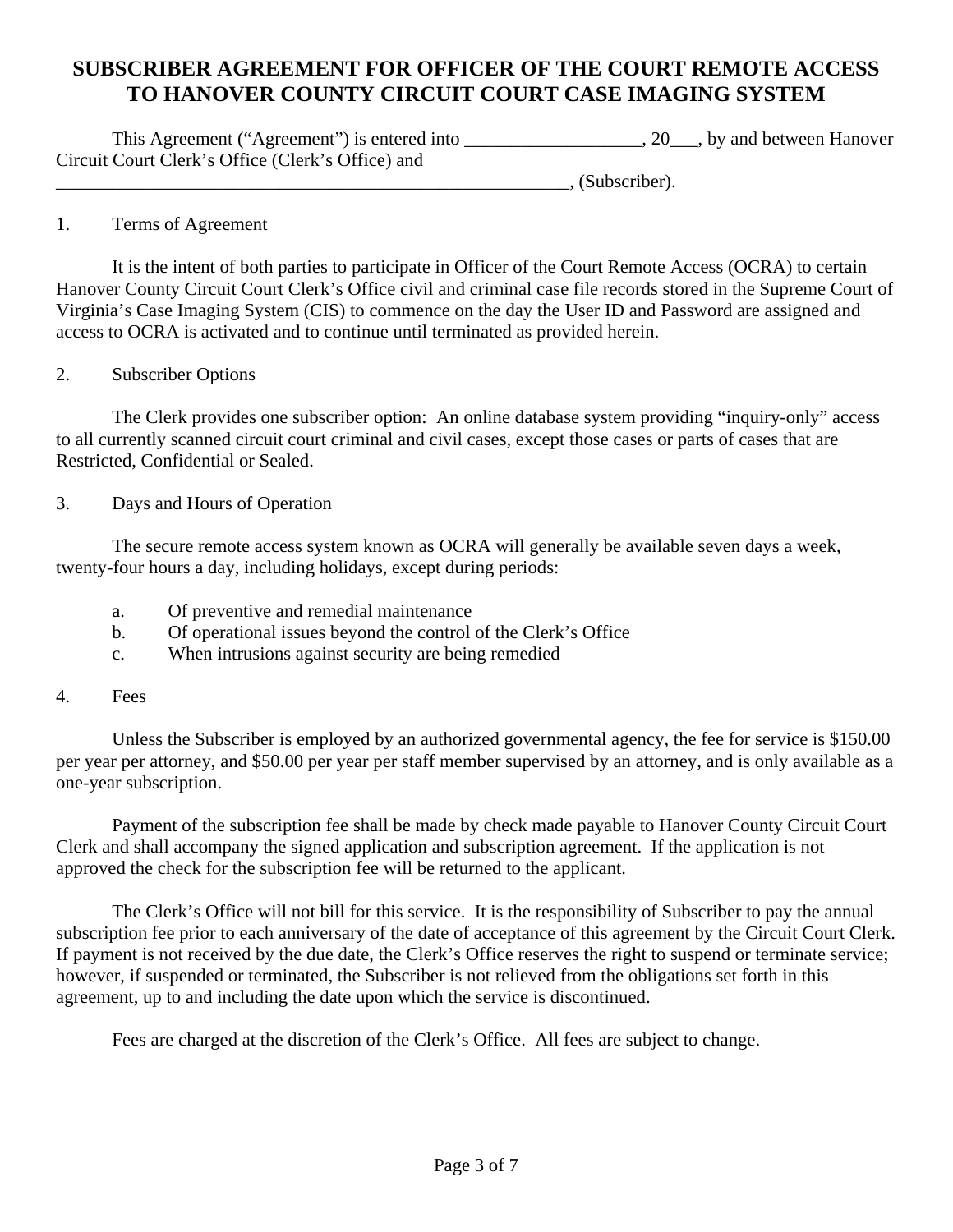# 5. Services

 The Clerk will provide the Subscriber with "inquiry-only" access to all currently scanned court case documents in its CIS except for those case files or parts of case files that are marked Confidential, Restricted or Sealed. The servers that store the programs and data are maintained and managed by the Supreme Court of Virginia. The Clerk will assume responsibility for:

- a. Providing the Subscriber with the current OCRA link on the Circuit Court Clerk's Web Page at http://co.hanover.va.us/circuitct/default.htm.
- b. Providing the Subscriber with limited consultation on specific problems that arise in the use of OCRA. The Clerk does not guarantee consultation results nor warrant or represent that all errors or problems will be corrected.
- c. Limited customer support is only available Monday through Friday 8:00AM to 4:30PM excluding Hanover Circuit Court holidays.

For questions regarding your user account or subscriber fees, please contact the Clerk's Office at (804) 365-6493.

- 6. Subscriber's Obligations
	- a. It is the responsibility of the Subscriber to purchase computer hardware and software and/or make modifications to his/her existing equipment that are necessary for the access to OCRA.
	- b. The Subscriber is responsible for ensuring that OCRA is used in a proper and legal manner. If the Subscriber is convicted of a crime, including, but not limited to a violation of the Virginia Computer Crimes Act (§18.2-152.1 of the Code of Virginia), arising out of the use of OCRA, such conviction shall constitute a material breach of the Agreement, and the Clerk's Office shall have the right to terminate this Agreement immediately. Nothing herein shall be construed as prohibiting the Clerk's Office from pursuing any other remedy available to it for such breach.
	- c. The Subscriber is responsible for ensuring that unauthorized personnel do not use the Subscriber's account. Unauthorized personnel for the purposes of the contract shall be any person, employee, support staff, or entity other than the Subscriber. The Subscriber may NOT share passwords or login credentials with anyone for any reason. Access is STRICTLY one username login for one individual Subscriber.
	- d. Information accessed from OCRA is for the use of the Subscriber in the ordinary course of their business as provided by Virginia Code §17.1-293. Subscriber has a duty to bring to the Clerk's attention any errors or omissions in the scanned court case documents. Notification may be by electronic mail to HanoverCC@courts.state.va.us.
	- e. The Subscriber shall not permit any data accessed by OCRA to be sold or posted on any other Internet website or in any way redistributed to any third party, and the Clerk reserves the discretion to deny secure remote access to ensure compliance with this provision.
	- f. The Subscriber is responsible for ensuring the security of the Subscriber's assigned username and password. If at any time the Subscriber has knowledge of compromised security of Subscriber's access credentials, Subscriber will IMMEDIATELY notify the Clerk by electronic mail to HanoverCC@courts.state.va.us.
	- g. Supervising attorneys shall be responsible for reporting termination of employment of any Subscriber under their supervision.
	- h. Subscribers shall be responsible for reporting any change in the information provided in the OCRA Application.
- 7. Limitation of Liability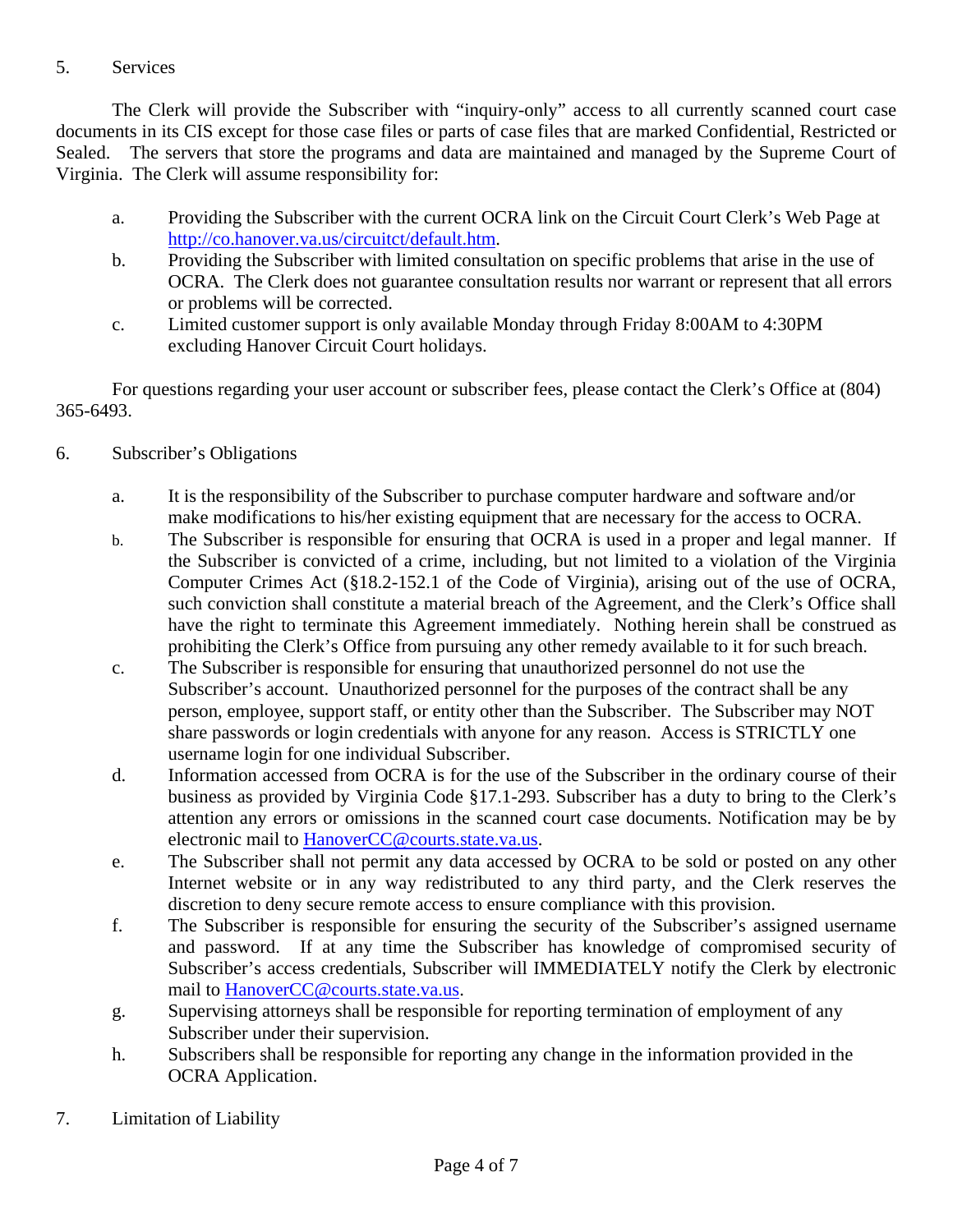- a. It is acknowledged by the Subscriber that the County of Hanover and its Board of Supervisors, employees or agents, volunteers or servants are not a party to the Agreement and that the County of Hanover shall incur no liability hereunder.
- b. The Subscriber relieves and releases the Clerk's Office and its Clerk, deputy clerks, employees or agents from liability for any and all damages resulting from interruption of service of any kind. The Subscriber further relieves and releases the County of Hanover, its Board of Supervisors, officers and their deputies, employees and agents from liability for any and all damages resulting from interrupted service of any kind. The Subscriber also relieves and releases the Supreme Court of Virginia, Office of the Executive Secretary and its employees and agents from liability for any and all damages resulting from interrupted service of any kind.
- c. The Subscriber hereby relieves and releases and holds harmless the Clerk's Office and its Clerk, deputy clerks, employees or agents, the County of Hanover, its Board of Supervisors, officers and their deputies, employees or agents of any liability for any and all damages resulting from incorrect data or any other misinformation accessed from this service. The Subscriber also relieves and releases the Supreme Court of Virginia, Office of the Executive Secretary and its employees and agents from liability for any and all damages resulting from incorrect data or any other misinformation accessed from this service.
- d. Subscriber agrees that the Clerk's Office, its Clerk, the County of Hanover, its Board of Supervisors, officers and their deputies, employees or agents shall not be liable for negligence or lost profits resulting from any claim or demand against the Subscriber by any other party. The Subscriber also relieves and releases the Supreme Court of Virginia, Office of the Executive Secretary and its employees and agents from liability for any and all damages resulting from a claim for negligence or lost profits against the Subscriber by any other party.
- e. The information or data accessed by Subscriber may or may not be the official government record required by law. In order to assure the accuracy of the data or information, the Subscriber should consult the official government record.
- f. In no event will the Clerk, deputy clerks, employees or agents be liable for consequential damages even if the Clerk's Office has been advised of the possibility of such damages.
- g. Nothing in this agreement shall be construed as waiving the sovereign or governmental immunity of the Clerk of the Circuit Court of Hanover County, the Board of Supervisors, or their respective officers, deputy clerks, employees, or agents.

## 8. Warranties

 The Clerk's Office, its officials, employees, volunteers, servants or agents neither expressly nor impliedly warrant that the information or data accessed by the Subscriber is accurate or correct. There are no expressed or implied warranties in connection with this service.

## 9. Assignment

 The Subscriber agrees not to assign any right or interest in this Agreement. Any attempt by this Subscriber to transfer by any means, any of the rights, duties or obligations of this Agreement shall render this Agreement null and void.

#### 10. Governing Law/Venue

 This Agreement and/or any dispute arising there from shall in all respects be governed by and interpreted in accordance with the applicable law of the Commonwealth of Virginia, regardless of where actually accepted or delivered. This Agreement shall be deemed to have been accepted and delivered by the parties in the Commonwealth of Virginia.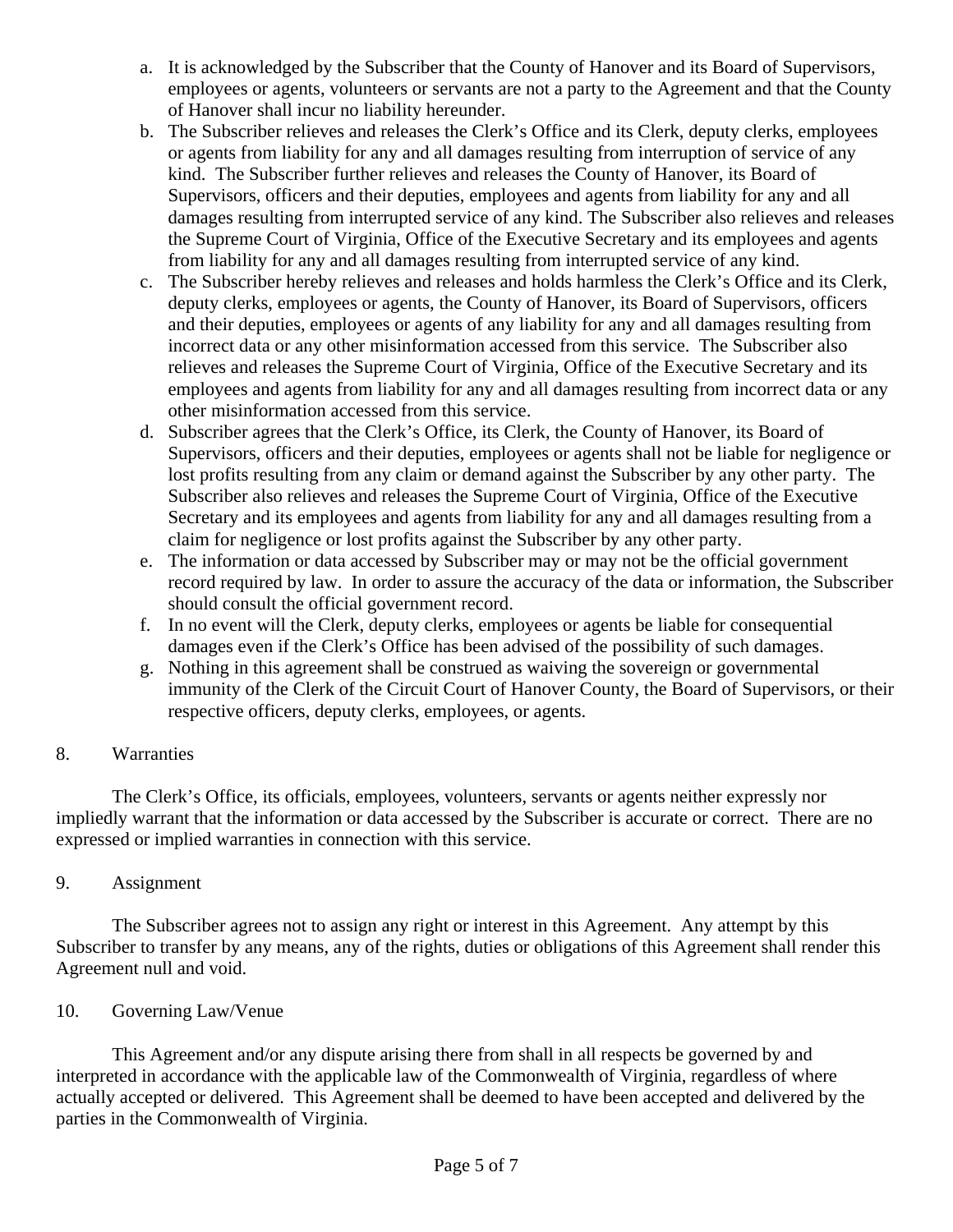Any and all suits for any claims or for any and every breach or dispute arising out of this Agreement shall be maintained in the appropriate court of competent jurisdiction in the County of Hanover, Virginia.

## 11. Entire Agreement

 The Agreement contains the entire understanding of the parties, there being no promises, warranties, or undertakings, written or oral, other than those expressly set forth herein. Furthermore, no modifications, alterations or amendments to the Agreement shall be valid unless in writing, and signed by all parties, except as otherwise provided herein.

## 13. Notice

 Any notice or written communication of any kind required or desired to be given or sent pursuant to the terms hereof shall be delivered in person or mailed postage prepaid by certified or registered mail, unless specifically stated herein. Any email notices specified in this Agreement shall be to the email address provided by the Subscriber in the application form, or if to the Clerk, to HanoverCC@courts.state.va.us.

## 14. Termination

Either party may terminate this agreement without cause with fifteen days email notice to the other.

 This agreement may be immediately terminated by the Clerk for Subscriber's failure to provide correct or complete information on the application, failure to comply with the terms of this agreement, failure to make payments of fees or breach of agreement. In the event of such termination the Clerk shall notify the Subscriber by email.

 The agreement shall terminate immediately if the Commonwealth of Virginia or the County of Hanover fail to appropriate and continue funding for services provided under this Agreement.

In no event shall any refund of Subscriber fees be paid.

## 15. Definitions

- 1. "Public Access" means that the public can inspect and obtain a copy of the information in a court record.
- 2. "Remote access" means that inspection can be made without the need to physically visit the courthouse where the court record is maintained.
- 3. "Subscriber" means members in good standing with the Virginia State Bar and their authorized agents, pro hac vice attorneys authorized by the court for purposes of the practice of law, and governmental agencies authorized by the Clerk of a Circuit Court to have OCRA.

## 16. Application

The Subscriber must complete an application for OCRA. The application must be approved by the Clerk's Office before the User ID and Password will be issued.

17. Severability

 If any provision (or part thereof) of this agreement is found to be invalid, then it shall be stricken and have no effect. The remaining provisions of this agreement shall continue in full force and effect.